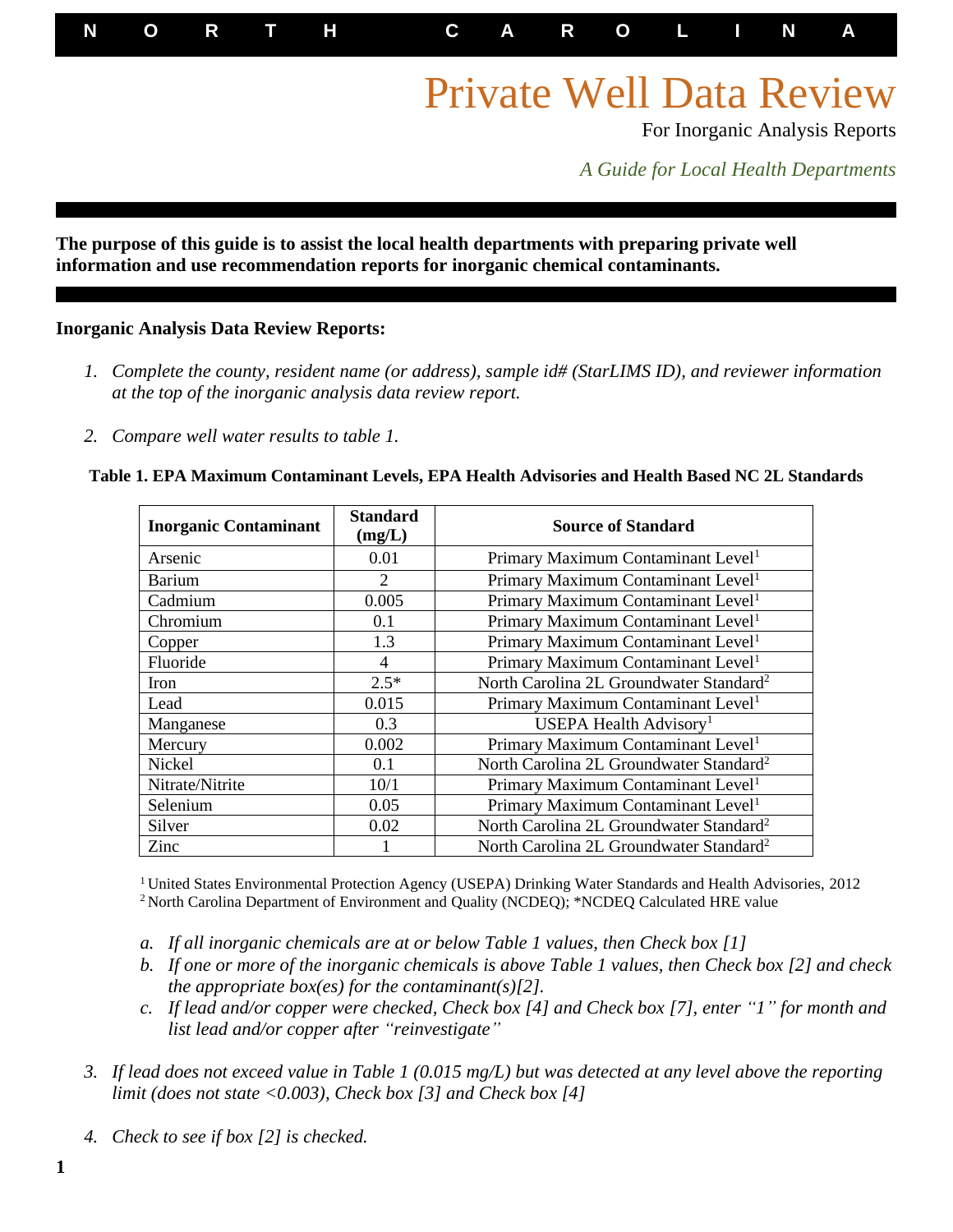- *a. If box [2] is checked, skip step 4 and proceed to step 5.*
- *b. If box [2] is unchecked, compare results to table 2.*

| <b>Inorganic Contaminant</b> | <b>Secondary Maximum</b><br><b>Contaminant Level</b> <sup>1</sup><br>(mg/L) |
|------------------------------|-----------------------------------------------------------------------------|
| Chloride                     | 250                                                                         |
| Copper                       |                                                                             |
| Fluoride                     | 2                                                                           |
| Iron                         | 0.3                                                                         |
| Manganese                    | 0.05                                                                        |
| pH                           | $6.5 - 8.5$                                                                 |
| Silver                       | 0.1                                                                         |
| Sulfate                      | 250                                                                         |
| Zinc                         | 5                                                                           |

## **Table 2. Secondary MCL (aesthetic)**

- *i. If one or more of the inorganic chemicals are above Table 2 values, then Check box [5] and check the appropriate box(es) for the contaminant(s) under box [5].*
- *5. Compare sodium results to 20 mg/L US EPA Health Advisory.* 
	- *a. If at or below the 20 mg/L US EPA advisory, proceed to step 6.*
	- *b. If above the 20 mg/L advisory, then Check box [6a].*
	- *c. If above 30 mg/L, then check boxes [6b].*
- *6. If the following apply, check box [7] and enter "6" for month and list the contaminant(s) after "reinvestigate":*
	- *a. Arsenic is at or below MCL, but at or above 0.009 mg/L;*
	- *b. Nitrate is at or below MCL, but at or above 9 mg/L*
	- *c. Nitrite is at or below MCL, but at or above 0.9 mg/L;*

<sup>1</sup> United States Environmental Protection Agency (USEPA) Drinking Water Standards and Health Advisories, 2012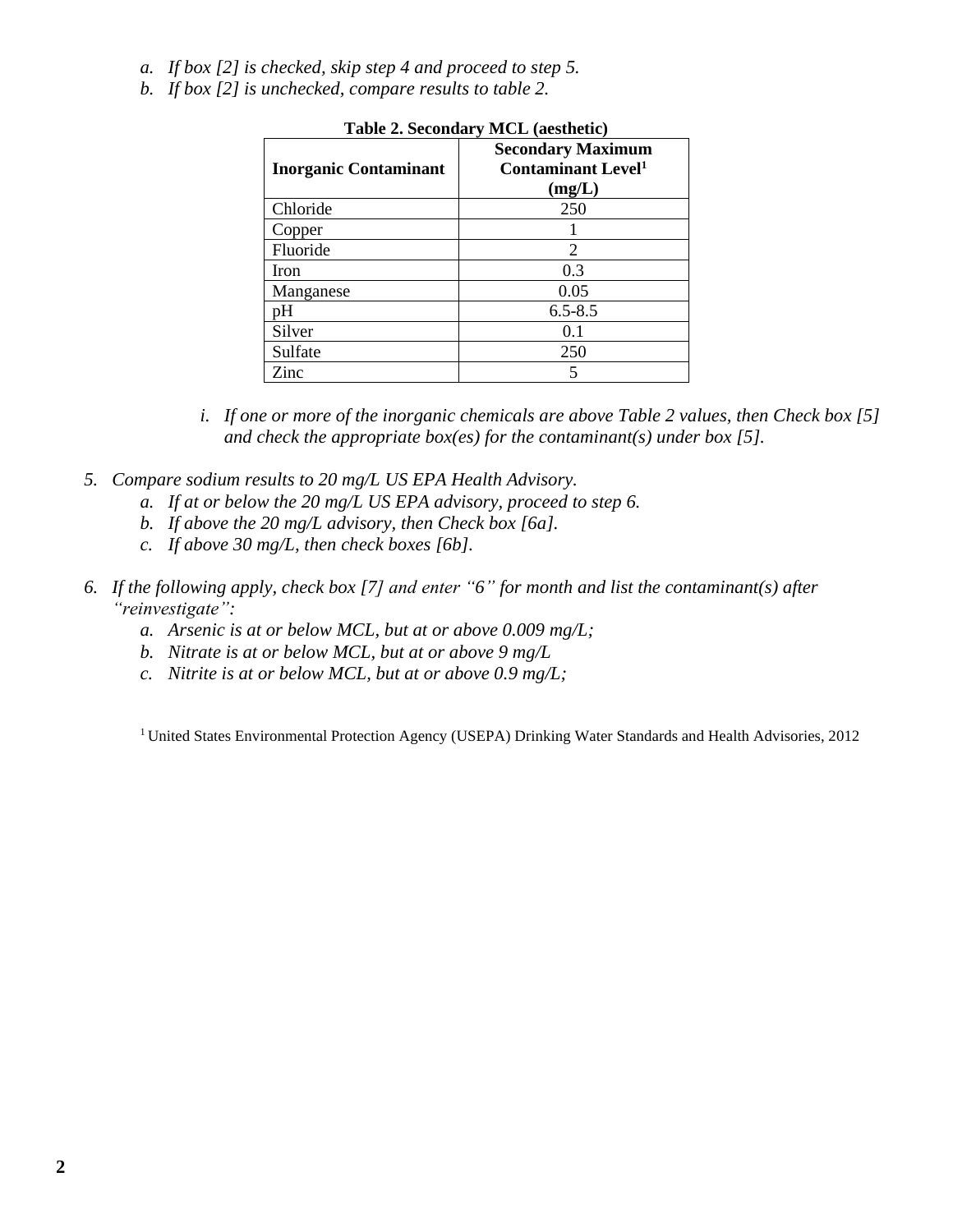**Table 3. Inorganic Chemical Contaminant Additional Information**

|               | <b>Primary</b><br><b>Maximum</b><br><b>Contaminant</b><br>Level <sup>1</sup> (mg/L) | <b>USEPA</b><br><b>Health</b><br>Advisory <sup>1</sup><br>(mg/L) | <b>North Carolina</b><br>2L<br><b>Groundwater</b><br>Standard <sup>2</sup><br>(mg/L) | <b>Secondary</b><br><b>Maximum</b><br><b>Contaminant</b><br>Level <sup>1</sup> (mg/L) | Health Effects <sup>3,4</sup>                                                                                                                                                             | Sources <sup>3,4</sup>                                                                                                                                | <b>Aesthetic</b><br>$E \text{ffects}^{3,4}$ |
|---------------|-------------------------------------------------------------------------------------|------------------------------------------------------------------|--------------------------------------------------------------------------------------|---------------------------------------------------------------------------------------|-------------------------------------------------------------------------------------------------------------------------------------------------------------------------------------------|-------------------------------------------------------------------------------------------------------------------------------------------------------|---------------------------------------------|
| Arsenic       | 0.01                                                                                |                                                                  |                                                                                      |                                                                                       | Skin damage or problems<br>with circulatory systems,<br>and may have an increased<br>risk of getting cancer                                                                               | Erosion of natural<br>deposits; runoff from<br>orchards; runoff from<br>glass and electronic<br>production wastes                                     |                                             |
| <b>Barium</b> | $\overline{2}$                                                                      |                                                                  |                                                                                      |                                                                                       | Increase in blood pressure                                                                                                                                                                | Discharge of drilling<br>wastes; discharge from<br>metal refineries;<br>erosion of natural<br>deposits                                                |                                             |
| Cadmium       | 0.005                                                                               |                                                                  |                                                                                      |                                                                                       | Kidney damage                                                                                                                                                                             | Corrosion of<br>galvanized pipes;<br>erosion of natural<br>deposits; discharge<br>from metal refineries;<br>runoff from waste<br>batteries and paints |                                             |
| Chromium      | 0.1                                                                                 |                                                                  |                                                                                      |                                                                                       | Allergic dermatitis                                                                                                                                                                       | Discharge from steel<br>and pulp mills; erosion<br>of natural deposits                                                                                |                                             |
| Copper        | 1.3                                                                                 |                                                                  |                                                                                      | 1                                                                                     | Short term exposure:<br>gastrointestinal distress;<br>long-term exposure: liver or<br>kidney damage; individuals<br>with Wilson's Disease<br>should consult their health<br>care provider | Corrosion of household<br>plumbing systems;<br>erosion of natural<br>deposits                                                                         | Metallic Taste;<br>blue-green<br>staining   |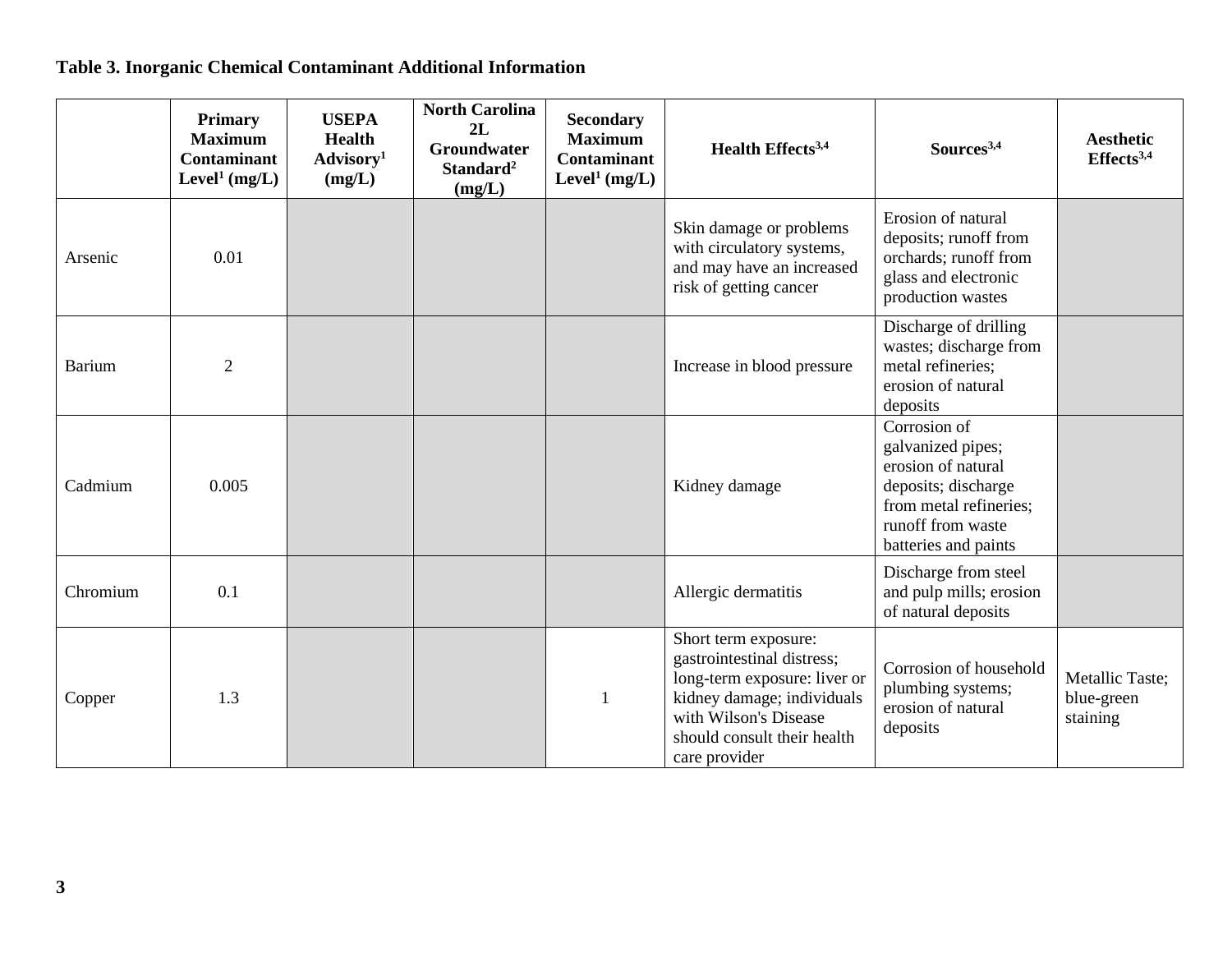| Fluoride               | $\overline{4}$ |     |        | $\overline{2}$ | Bone disease at high levels;<br>mottled teeth in children                                                                                                     | Water additive which<br>promotes strong teeth;<br>erosion of natural<br>deposits; discharge<br>from fertilizer and<br>aluminum factories | Tooth<br>discoloration                                                              |
|------------------------|----------------|-----|--------|----------------|---------------------------------------------------------------------------------------------------------------------------------------------------------------|------------------------------------------------------------------------------------------------------------------------------------------|-------------------------------------------------------------------------------------|
| Iron                   |                |     | $2.5*$ | 0.3            | Individuals with iron excess<br>disease such as<br>hemochromatosis should<br>consult their health care<br>provider                                            | Erosion of natural<br>deposits                                                                                                           | Rusty color;<br>sediments;<br>metallic taste;<br>reddish-orange<br>staining         |
| Lead                   | 0.015          |     |        |                | Infants and children: delays<br>in physical or mental<br>development; children<br>could show slight defects in<br>attention span and learning<br>disabilities | Corrosion of household<br>plumbing systems;<br>erosion of natural<br>deposits                                                            |                                                                                     |
| Magnesium              |                |     |        |                |                                                                                                                                                               | Erosion of natural<br>deposits                                                                                                           | Contributes to<br>hard water;<br>soap and<br>detergent usage<br>amounts<br>increase |
| <sup>5</sup> Manganese |                | 0.3 |        | 0.05           | Neurological effects may<br>occur in developing fetuses<br>(pregnant women), infants<br>and children,                                                         | Erosion of natural<br>deposits                                                                                                           | Brown - black<br>color; black<br>staining; bitter<br>metallic taste                 |
| Mercury                | 0.002          |     |        |                | Neurological effects                                                                                                                                          | Erosion of natural<br>deposits; discharge<br>from refineries and<br>factories; runoff from<br>landfills and croplands                    |                                                                                     |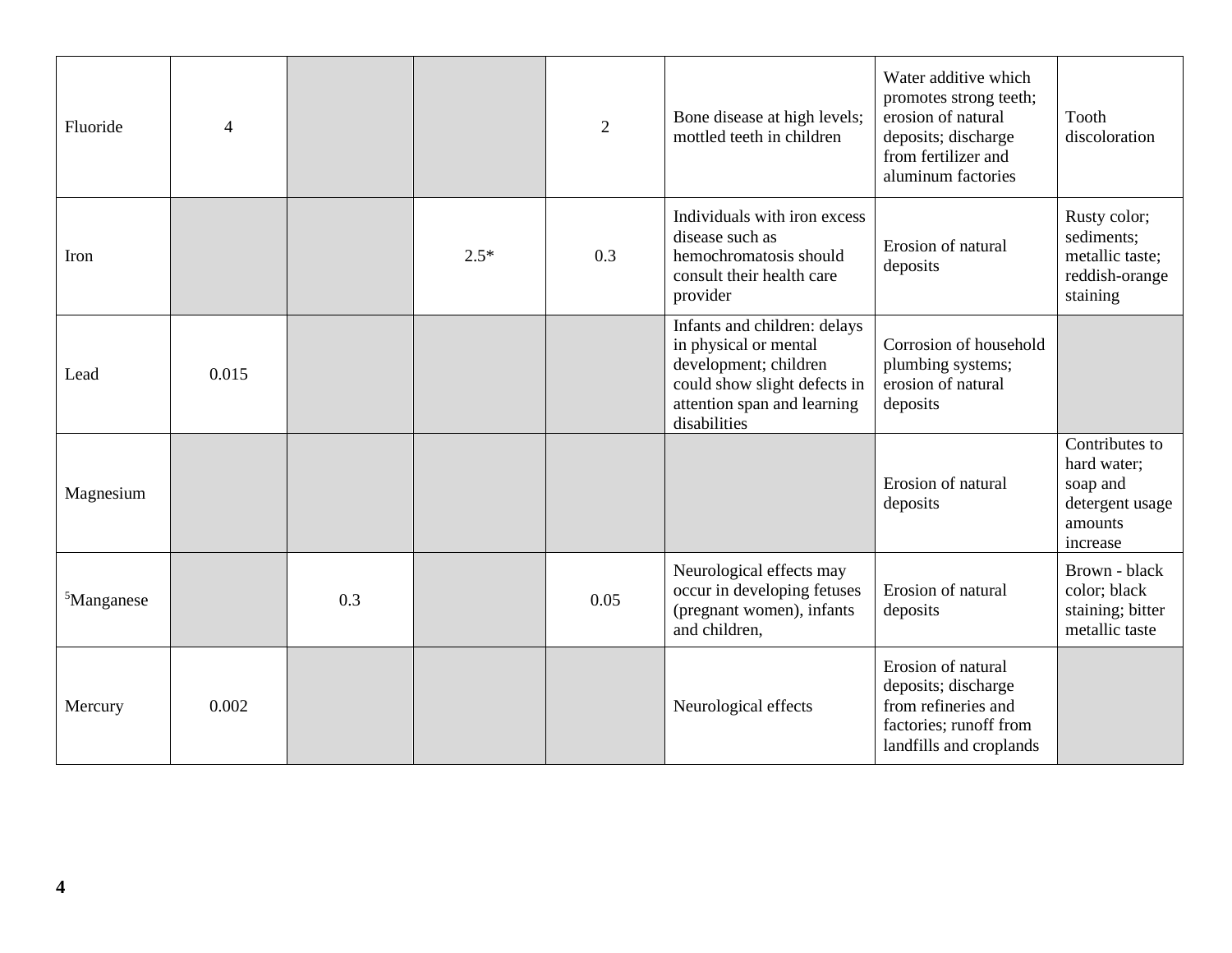| Nickel              |      | 0.1 | 0.1  |             | Decreased body and organ<br>weights                                                                                                                                                                                                                | Erosion of natural<br>deposits; discharge<br>from industries that<br>make and use nickel.           |                                                                                                              |
|---------------------|------|-----|------|-------------|----------------------------------------------------------------------------------------------------------------------------------------------------------------------------------------------------------------------------------------------------|-----------------------------------------------------------------------------------------------------|--------------------------------------------------------------------------------------------------------------|
| Nitrate/Nitrite     | 10/1 |     |      |             | Infants below the age of six<br>months of age who drink<br>water containing nitrate in<br>excess of the MCL could<br>become seriously ill and, if<br>left untreated, may die.<br>Symptoms include<br>shortness of breath and blue<br>baby syndrome | Runoff from fertilizer<br>use; leaking from septic<br>tanks, sewage; erosion<br>of natural deposits |                                                                                                              |
| pH                  |      |     |      | $6.5 - 8.5$ | Less than 4 or greater than<br>10 - gastrointestinal<br>discomfort                                                                                                                                                                                 | Well construction<br>problems; natural<br>groundwater pH                                            | Low pH: bitter,<br>metallic taste;<br>corrosion.<br>High pH:<br>slippery<br>feeling, soda<br>taste; deposits |
| Selenium            | 0.05 |     |      |             | Hair or fingernail loss;<br>numbness in fingers or toes;<br>circulatory problems                                                                                                                                                                   | Discharge from<br>petroleum refineries;<br>erosion of natural<br>deposits; discharges<br>from mines |                                                                                                              |
| Silver              |      |     | 0.02 | 0.1         | At high concentrations:<br>grey-blue skin discoloration<br>(Argyria)                                                                                                                                                                               | Water treatment<br>devices for bacteria                                                             | Skin<br>discoloration;<br>greying of the<br>white part of<br>the eye                                         |
| <sup>6</sup> Sodium |      | 20  |      | $30 - 60$   | Individuals on a 500<br>mg/day sodium restricted<br>diet                                                                                                                                                                                           | Erosion of natural<br>deposits; filtration<br>system backwash                                       | Salty taste                                                                                                  |
| Zinc                |      |     | 1    | 5           | At high concentration:<br>decreased blood enzyme<br>levels                                                                                                                                                                                         | Erosion of natural<br>products; well<br>discharge                                                   | Metallic taste                                                                                               |